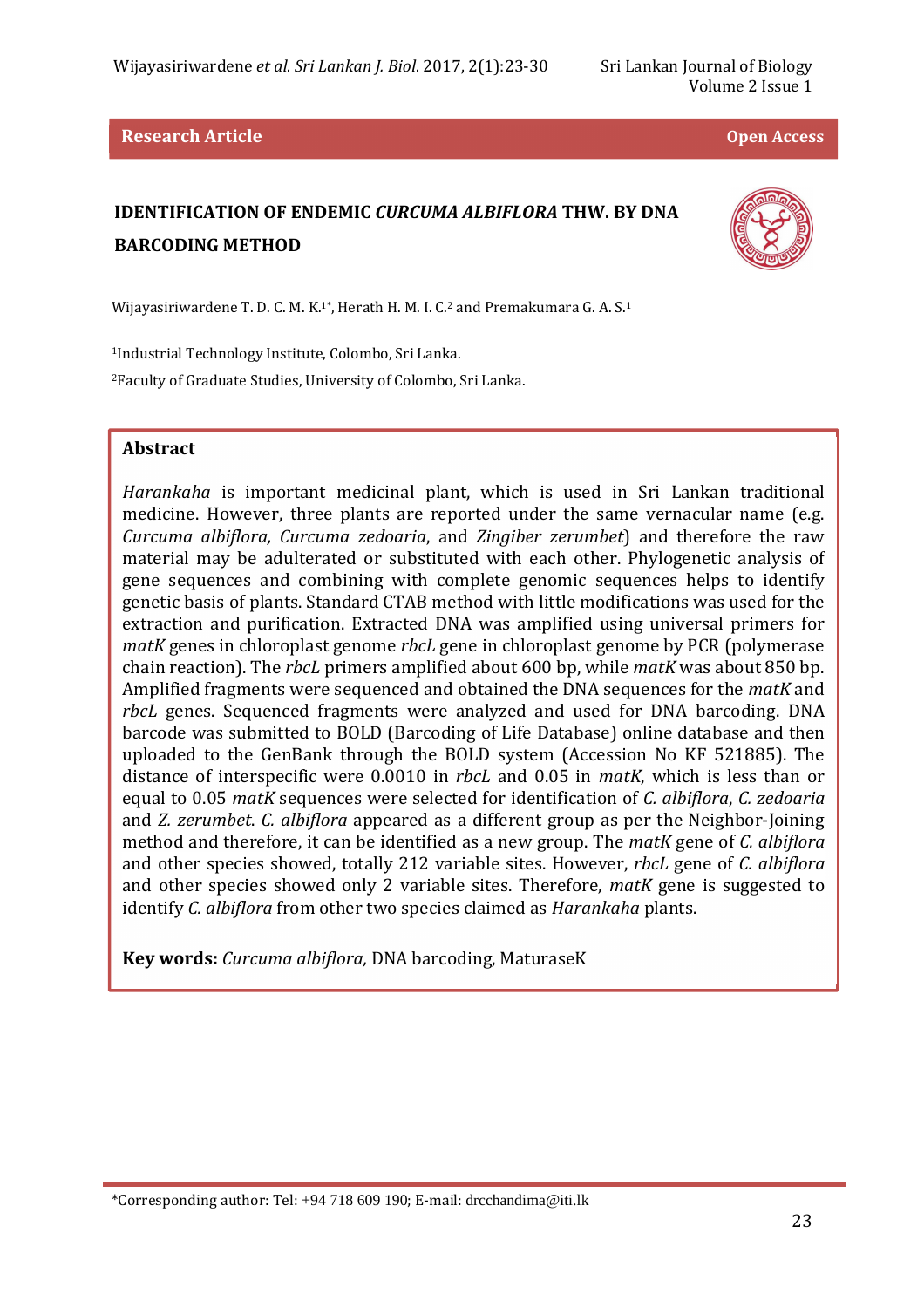# **1. Introduction**

*Curcuma* is a genus of family *Zingiberaceae*, many species are important in Sri Lankan traditional medicine. By plant morphology, five species of *Curcuma* available in Sri Lanka can be identified. But *C. albiflora*, *C. zedoaria*, and *Z. zerumbet* are named locally under same vernacular name *Harankaha*, which is likely to be adulterated for each other. These plants are used for inflammatory joint disorders, anti-venom for snake bites etc. Comparatively many researches have been conducted on genera *Alpinia*, combined data sets produce a highly resolved tree. *Curcuma* species of *C. albiflora* and *C. oligantha*, which are available in Sri Lanka, should be included in NCBI database for phylogenetic analysis. Phylogenetic analysis of the *matK* coding and noncoding regions is used to derive relationship among genera (Kress *et al.*, 2002). DNA sequencing is one of reliable methods in biological identification which can be performed by many methods such as Maxam-Gilbert sequencing, Sanger's chain-termination methods and new sequencing methods including Lynx therapeutics massively parallel signature sequencing (MPSS), polony-sequencing, pyro-sequencing, solexa-sequencing, solid-sequencing, DNA nanoball sequencing etc. These techniques are applied for reliable identification of microbes, DNA barcode of plant species, and identification of new species of insects etc. (Kumar, 2012). Phylogenetic tree building is a process necessary for an understanding of broad patterns of biological diversity in plant species. MaturaseK (*matK*) gene of chloroplast was used in DNA barcoding of family *Zingiberaceae* (Selvaraj *et al.*, 2008) and studies of angiosperm specie using

### ribulosebisphosphate

carboxylase/oxygenace (*rbcL*) large subunit gene extracted from *Ceratophyllum* genus were reported (Chase *et al.*, 1993; Chase *et al*., 2001).

Dry rhizomes of *C. zedoaria, C. aromatica,* and *Z. zerumbet* are hard to differentiate because they have very similar external appearance. Main objective of this study was to identify efficient and reliable method to differentiate these herbal materials. Morphological and microscopic identification were carried out in previous studies (Herath *et al.*, 2016). Morphologically, *C. albiflora* can be differentiated by 35 cm plant height, green colour glabrous leaf, absence of coma and fertile bract spreading at lower one third of inflorescence from other two species of *Harankaha*. Microscopically, three sizes of simple starch grains, prismatic crystal available only in leaf of *C. albiflora*. However, the chemical compositions are varying for different geographical areas, harvesting season, way of storage etc (Yu *et al*., 2016). Due to stability of tissue macromolecule against above external factors, authentication by DNA barcode is a reliable method to identify similar plant raw materials for medicinal purposes.

# **2. Material and Methods**

Matured plant samples of *C. albiflora* were collected from natural habitats at Kitulgala of Kegalle and Eratna of Rathnapura districts in the flowering season in 2015. Voucher specimens were authenticated from National Herbarium, Peradeniya. Standard hexadecyltrimethylammonium bromide (CTAB) method with little modification was used for the extraction and

l

<sup>\*</sup>Corresponding author: Tel: +94 718 609 190; E-mail: drcchandima@iti.lk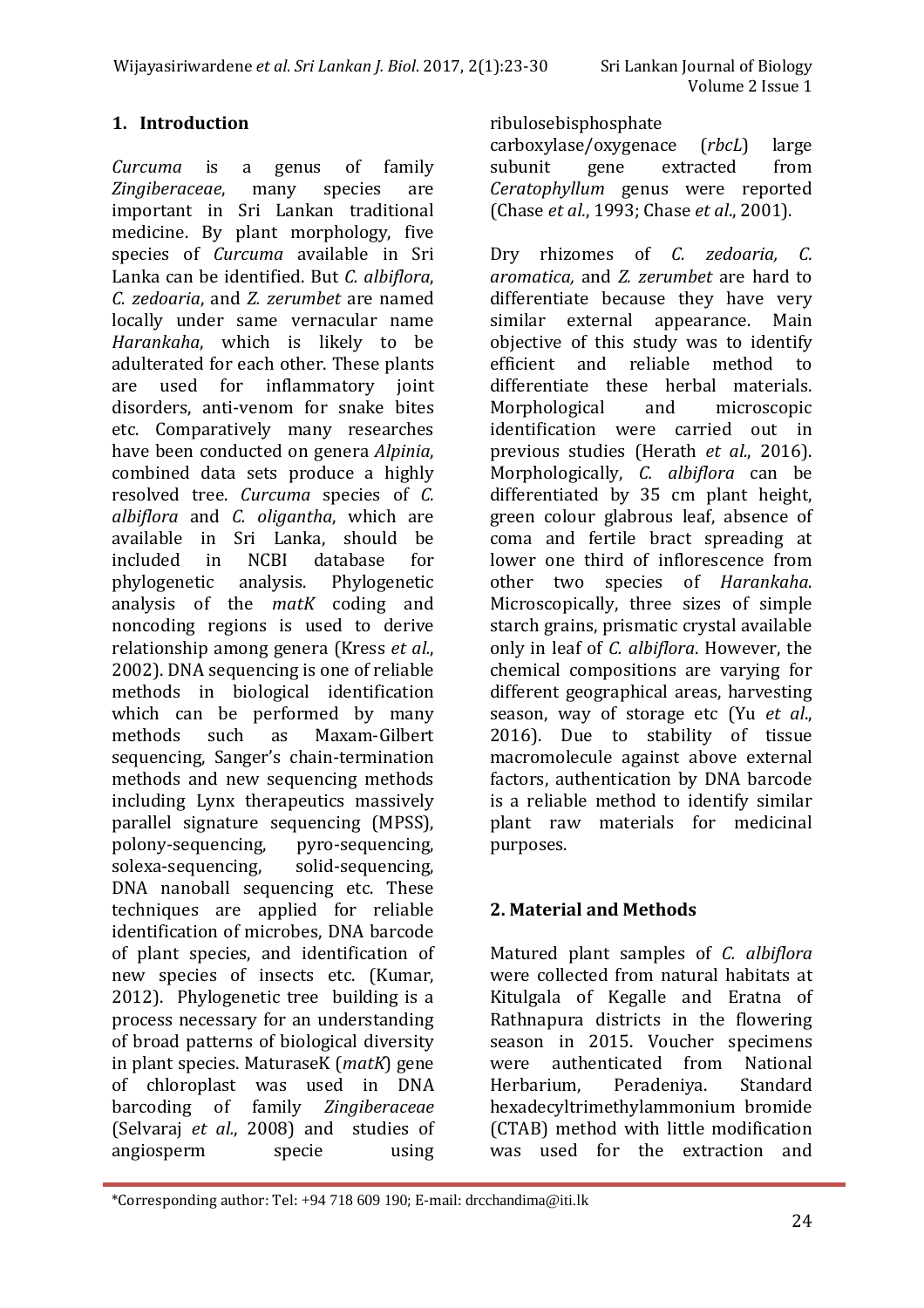purification of DNA (Doyle, 1987; Dhanya *et al*., 2007). Preheated buffer (1 ml) containing 3% CTAB 100 μl of 10% PVP and 3 μl of β-Mercaptoethanol was added to plant material (100 mg) and ground. Proteinase K (10 μl) was also added and the suspension was incubated at 65 oC water bath for 30 min. Then 1/3 V of 5 M potassium acetate was added and incubated in ice for 1 h. Equal volume of Chloroform: Isoamyl (24:1) was added and mixed by inversion for 15 min, and centrifuged at 10,000 g for 15 min at 4 oC. The supernatant was transferred and equal volume of 30% PEG was added. The mixture was incubated on ice for 30 min, centrifuged at 12,000 g for 20 min at 4  $\degree$ C. The resulting pellet was washed with 70% ethanol, DNA pellet was dissolved in 20 μl of PCR grade water and stored at -20 °C. Extracted DNA was amplified using universal primers for *matK* genes in chloroplast genome by PCR (polymerase chain reaction) with forward primer sequence (5′ acccagtccatctggaaatcttggtcc-3′) and reverse primer sequence (5′ ctgacagtacttttgtgtttacgag-3′). Moreover, *rbcL* gene in chloroplast genome by PCR with forward primer sequence  $(5')$ atgtcaccacaaacagagactaaag-3′) and reverse primer sequence (5′ gtaaaatcaagtccaccycg-3′). Expected amplicon of *rbcL* primer was about 600 bp, while, *matK* was about 850 bp. The test was triplicated and finally, PCR products were sent to Macrogen Inc. Korea for sequencing and obtained the DNA sequences for the *matK* and *rbcL* genes.

The data analysis was done on three plant species under the common name *Harankaha*, *C. albiflora*, *C. zedoaria* and *Z. zerumbet matK* gene and *rbcL* gene. As *C. albiflora* is endemic to Sri Lanka among other plants claimed as

l

*Harankaha,* DNA extraction and sequencing was performed on *C. albiflora* only. Since *C. zedoaria* and *Z. zerumbet matK* and *rbcL* gene nucleotide base patterns are available in database of National Centre for Biotechnology information (NCBI), they were analyzed with *matK* and *rbcL* gene patterns of *C. albiflora*. Multiple alignments were performed using a built-in CLUSTAL W and aligned sequences were edited by Molecular Evolutionary Genetics Analysis (MEGA) version 7.0. Evolutionary analyses were conducted in MEGA7 (Kumar, 2015). Tajima test statistic (Tajima, 1989) was performed according to Nei *et al*. 1987. The phylogenetic tree was obtained using the Neighbor-Joining method (Saitou *et al.*, 1987). The sum of branch length was computed using the maximum composite likelihood method (Tamura *et al*., 2004). The genetic distance was calculated based on Kimura-2-parameter model (Kimura, 1980). BioRad MyCycler thermal cycler was used for current study.

# **3. Results**

DNA barcode was submitted to BOLD (Barcoding of Life Database) online database and then uploaded to the GenBank through the BOLD system. The interspecific distance is 0.0010 in *rbcL* and 0.05 in *matK*, which is less than or equal to 0.05. Multiple sequence alignment shows that, there are variable numbers of *InDels* in the gene *matK*. The alignment of *matK* gene of combined nucleotide sequence shows 212 variable sites, zero parsim-info sites, 212 singleton sides, and 571 conserved sites. Nucletide compositions of uncoded, 1<sup>st</sup>, 2<sup>nd</sup>, and 3<sup>rd</sup> codon positions were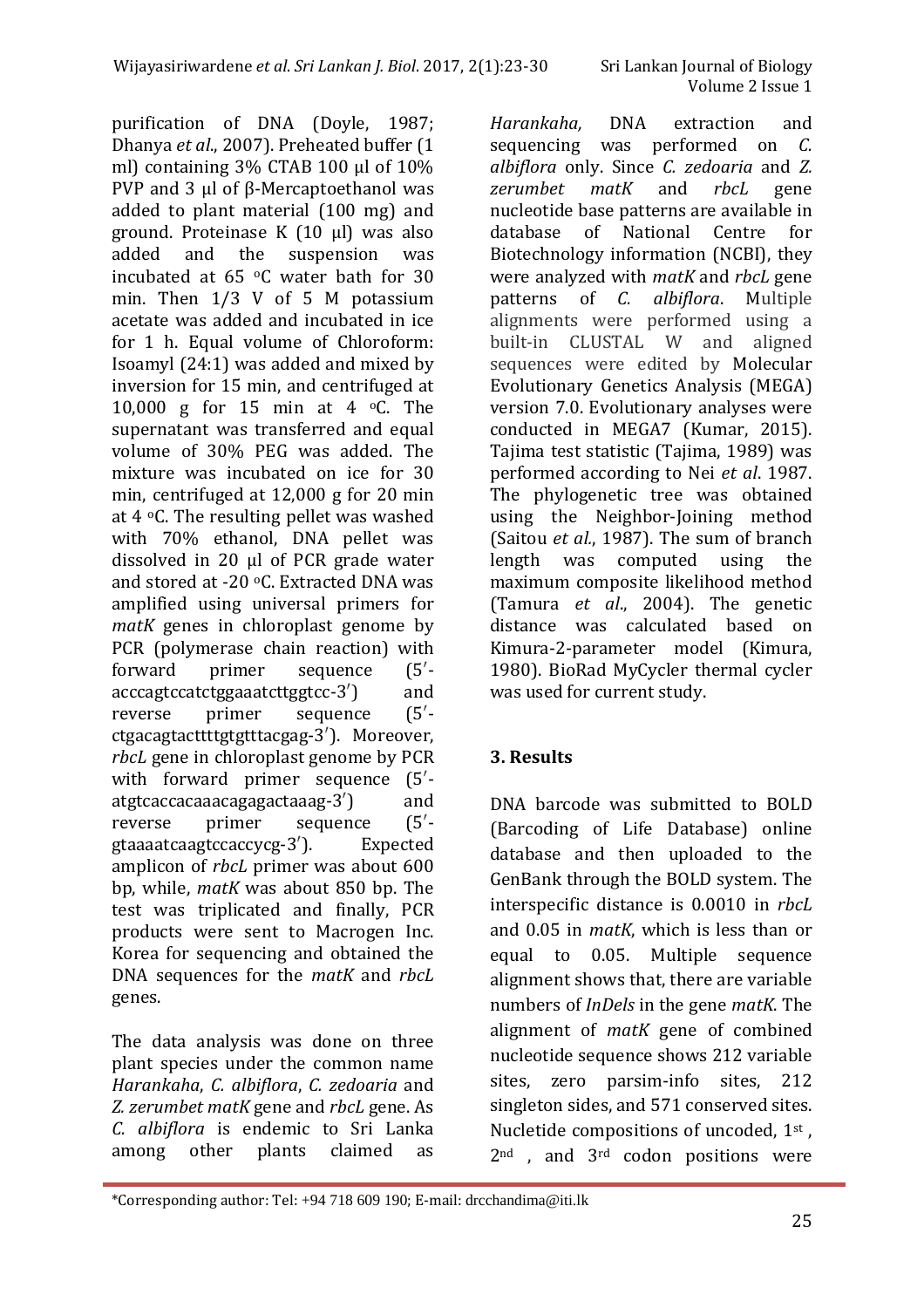reported in Table 1. Pairwise distances of *matK* gene analysis were mentioned in Table 2. There were a total of 777 positions in the final dataset. Phylogenetic tree of *matK* gene was shown in Figure 1. The optimal tree with the sum of branch length was 0.4738.

**Table 1.** Nucleotide composition of *matK* gene of *C. albiflora*, *C. zedoaria*, and *Z. zerumbet*

| <b>Uncoded</b>            | C.<br>albiflora | C.<br>zedoaria | Z.<br>zerumbet | 1 <sup>st</sup> Codon<br>positions | C.<br>albiflora | C.<br>zedoaria | Z.<br>zerumbet |
|---------------------------|-----------------|----------------|----------------|------------------------------------|-----------------|----------------|----------------|
|                           |                 |                |                |                                    |                 |                |                |
| T%                        | 36.9            | 36.9           | 38.7           | T%                                 | 33.9            | 34.9           | 35.1           |
| $C\%$                     | 18.0            | 14.8           | 14.9           | $C\%$                              | 19.9            | 20.3           | 20.5           |
| $A\%$                     | 29.2            | 31.5           | 31.3           | $A\%$                              | 30.4            | 31.0           | 30.9           |
| G%                        | 15.8            | 14.8           | 15.1           | G%                                 | 15.7            | 13.8           | 13.5           |
| 2nd<br>Codon<br>positions | C.<br>albiflora | C.<br>zedoaria | Z.<br>zerumbet | 3rd Codon<br>positions             | C.<br>albiflora | C.<br>zedoaria | Z.<br>zerumbet |
| T%                        | 33.6            | 35.6           | 35.9           | T%                                 | 43.2            | 46.0           | 45.2           |
| $C\%$                     | 18.5            | 15.3           | 15.4           | $C\%$                              | 15.7            | 8.8            | 8.9            |
| $A\%$                     | 30.1            | 33.3           | 33.2           | $A\%$                              | 27.2            | 30.3           | 29.7           |
| G%                        | 17.8            | 15.7           | 15.4           | G%                                 | 13.9            | 14.9           | 16.2           |

Maximum-likelihood estimate of gamma parameter for site rates of the shape parameter was 3.8. The nucleotide frequencies are A (30.63%), T/U (38.35%), C (15.87%), and G (15.14%). The interspecies distance  $(d_t)$  between *C. albiflora* and group 2 was 0.4857 and the intra-species distance  $(d_i)$  was 0.0043 on *matK* gene. Tajima's neutrality test on *matK* genes were reported in Table 3.

l

The alignment of *rbcL* gene of combined nucleotide sequence shows 2 variable sites and 1 parsim-info sites, 1 singleton sides, and 191 conserved sites. Nucleotide composition of *rbcL* of *Harankaha* species were reported in Table 4. Pairwise distances of *rbcL* gene analysis of *C. albiflora*, *C. zedoaria*, and *Z. zerumbet* were mentioned in Table 5.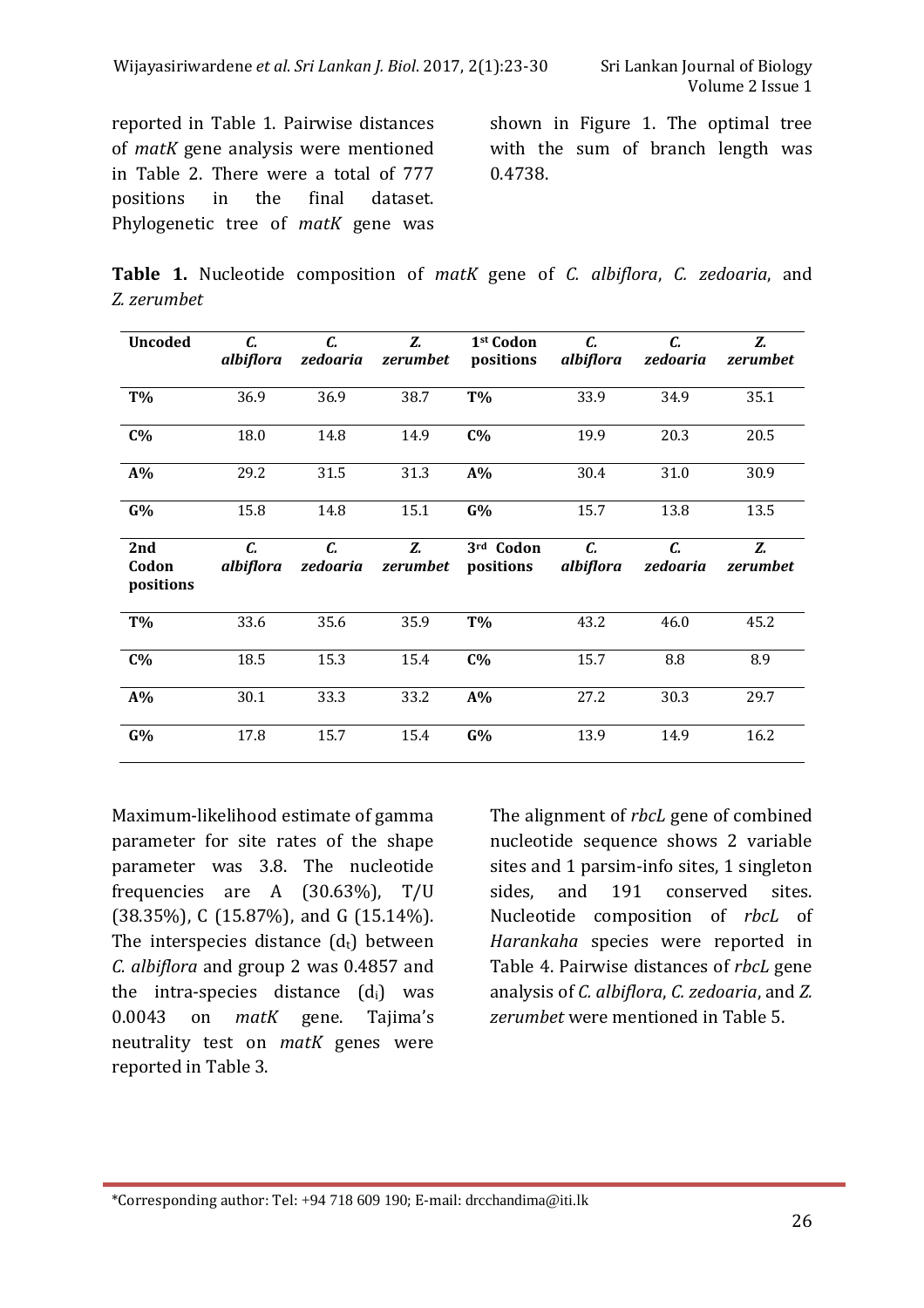**Table 2.** Estimates of pairwise distances between *matK* sequences of *C. albiflora*, *C. zedoaria*, and *Z. zerumbet*

| <b>Species</b> |        | 2      |
|----------------|--------|--------|
| C. albiflora   |        |        |
| C. zedoaria    | 0.4733 |        |
| Z zerumbet     | 0.4677 | 0.0065 |

**Table 3.** Results of Tajima's Neutrality Test on *matK* of *C. albiflora*, *C. zedoaria*, and *Z. zerumbet*

| <b>Description</b>          | Value  |
|-----------------------------|--------|
| Number of sequences         | 3      |
| Number of segregating sites | 212    |
| Nucleotide diversity        | 0.1823 |

| <b>Uncoded</b>            | C.<br>albiflora | $\mathcal{C}$ .<br>zedoaria | Z.<br>zerumbet | 1 <sup>st</sup> Codon<br>positions | C.<br>albiflora | C.<br>zedoaria     | Z.<br>zerumbet |
|---------------------------|-----------------|-----------------------------|----------------|------------------------------------|-----------------|--------------------|----------------|
| <b>T%</b>                 | 30.2            | 29.6                        | 29.6           | T%                                 | 44              | 43                 | 43             |
| $C\%$                     | 19.4            | 19.6                        | 20.2           | $C\%$                              | 15.8            | 15.9               | 16.7           |
| $A\%$                     | 27.6            | 27.9                        | 27.7           | $A\%$                              | 27.0            | 27.5               | 27.0           |
| G%                        | 22.8            | 22.9                        | 22.5           | G%                                 | 13.3            | 13.8               | 13.8           |
| 2nd<br>Codon<br>positions | C.<br>albiflora | C.<br>zedoaria              | Z.<br>zerumbet | 3rd<br>Codon<br>positions          | C.<br>albiflora | C.<br>zedoari<br>a | Z. zerumbet    |
| T%                        | 22              | 22                          | 21             | T%                                 | 25              | 24                 | 25             |
| $C\%$                     | 16.3            | 16.9                        | 17.1           | $C\%$                              | 26.2            | 25.9               | 26.9           |
| $A\%$                     | 25.0            | 24.9                        | 25.1           | $A\%$                              | 30.8            | 31.2               | 30.9           |
| G%                        | 36.7            | 36.5                        | 36.6           | G%                                 | 18.5            | 18.5               | 17.1           |

\*Corresponding author: Tel: +94 718 609 190; E-mail: drcchandima@iti.lk

l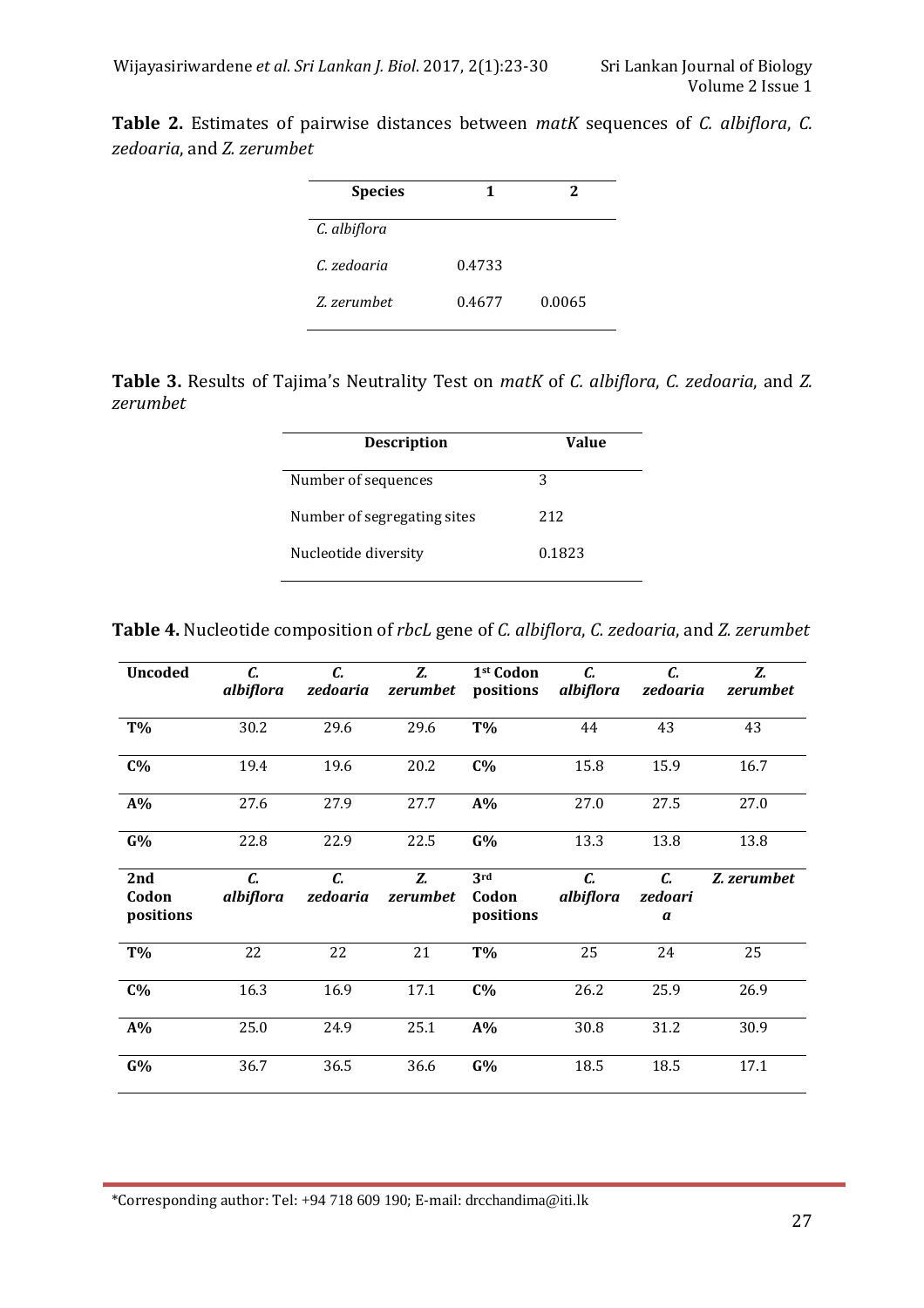Volume 2 Issue 1

C. zedoaria ZSD 10 matK gi356700604

Z. zerumbet ZSH04 matK ai505580969

> C.albiflora matK Kf521894 gi 553830064



**Figure 1.** Evolutionary relationships on *matK* of *C. albiflora*, *C. zedoaria*, *Z. zerumbet* and their phenotypic appearance; A: *C. albiflora*, B: *C. zedoaria*, C: *Z. zerumbet*

Phylogenetic tree of *rbcL* gene of *C. albiflora*, *C. zedoaria*, and *Z. zerumbet* was shown in Figure 2. The optimal tree with the sum of branch length was 0.0135. There were a total of 522 positions in the final dataset. The maximum likelihood estimated value of the shape parameter for the discrete gamma distribution is 200. The

l

nucleotide frequencies were 27.39 % (A), 30.08 % (T/U), 19.99 % (C), and 22.54 % (G). The interspecies distance (dt) between *C. albiflora* and group 2 was 0.0087 and the intra-species distance (di) was 0.009 on *rbcL* gene. Results of Tajima's Neutrality Test were mentioned in Table 6.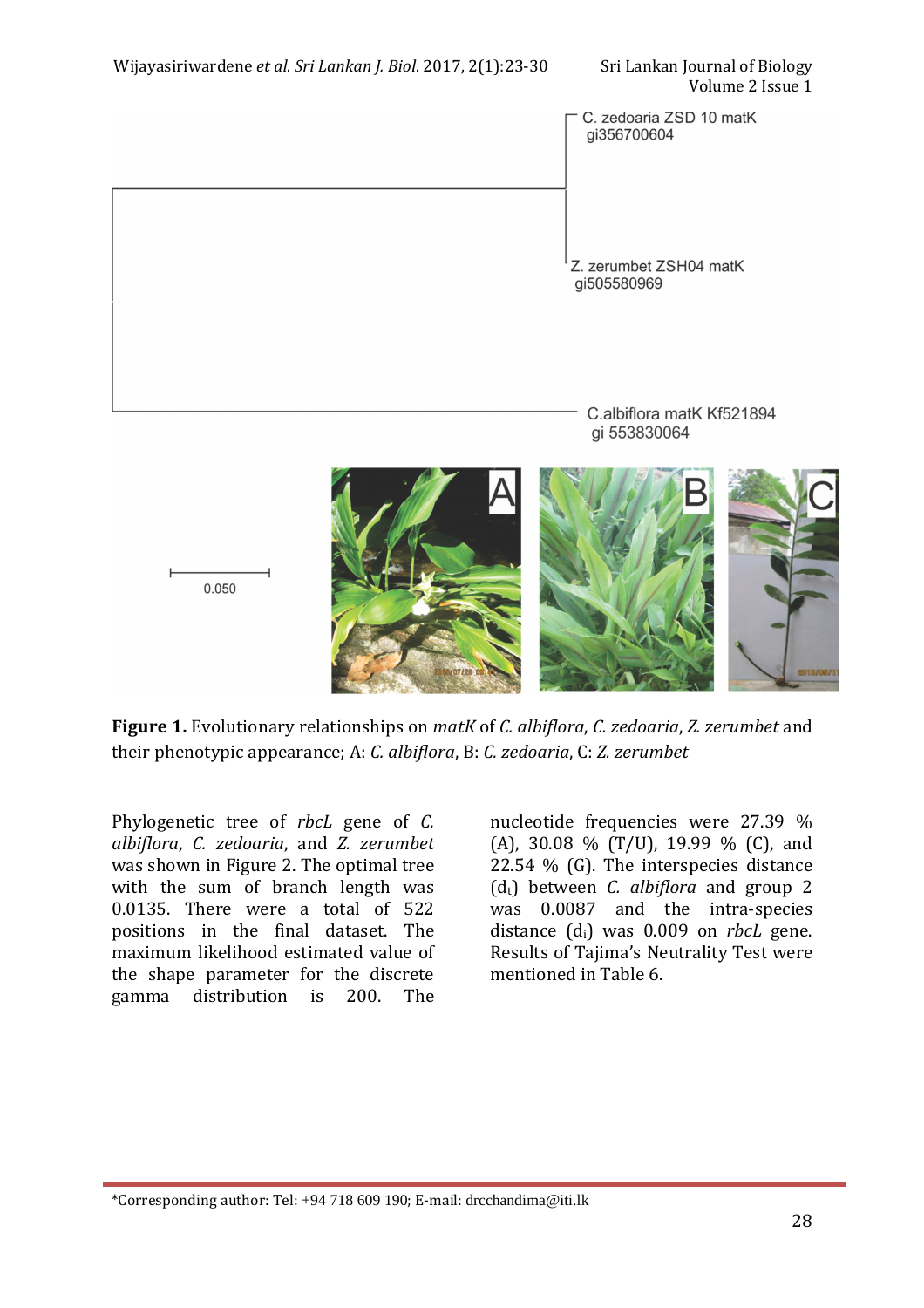|                           | <b>Table 5.</b> Estimates of pairwise distances between <i>rbcL</i> sequences of C. albiflora, C. |  |  |  |  |
|---------------------------|---------------------------------------------------------------------------------------------------|--|--|--|--|
| zedoaria, and Z. zerumbet |                                                                                                   |  |  |  |  |

| <b>Specie</b>                       |        |        |
|-------------------------------------|--------|--------|
| C. albiflora                        |        |        |
| C. zedoaria 765 rbcL gi751582784    | 0.0077 |        |
| C. zerumbet ZSH04 rbcL gi5055800901 | 0.0096 | 0.0096 |

**Table 6.** Results of Tajima's Neutrality Test on *rbcL*

| <b>Description</b>          | Value |
|-----------------------------|-------|
| Number of sequences         | 3     |
| Number of segregating sites | 2     |
| Nucleotide diversity        | 0.005 |

### **4. Discussion**

l

Chloroplast DNA is less in rhizome and also interferences are high due to polysaccharide content, when used rhizome for DNA extraction. Polysaccharides, polyphenols, and resin may co- precipitate with DNA. The *matK* gene of *C. albiflora* and other species showed, totally 212 variable sites. However, *rbcL* gene of *C. albiflora* and other species showed only 2 variable sites. Therefore, *matK* gene is suggested to identify *C. albiflora* from other *Harankaha* plants. *C. albiflora* was separately clustered into one group, while *C. zedoaria* and *Z. zerumbet* were clustered into another group (group 2). The interspecies distance  $(d_t)$  between *C. albiflora* and group 2 was 0.4857 and the intra-species distance  $(d_i)$  was 0.0043 on *matK* gene. Chen (2012) has reported that higher interspecific

divergences and lower intraspecific variations are desirable for DNA barcode. In this study,  $d_i/d_t$  was 112.9. Therefore, interspecific divergence is significantly large and suitable for DNA barcoding (Yu *et al*., 2016). Moreover, the neighbor-joining tree also showed that *C. albiflora* can cluster into new group. *C. albiflora matK* gene showed total of 859 nucleotide positions, but other two species showed less than 800 nucletide positions(*C. zedoaria*-783 positions and *Z. zerumbet*-777 positions). While, pairwise distances of *matK* between *C. albiflora* and other species was around 0.46, pairwise distance of *rbcL* was about 0.008. Cytosine nucleotide percentage of *C. albiflora* of *matK* was significantly higher (15.7%) at 3rd codon position than other two species. However, *rbcL*  was not showed significant difference of nucleotide composition. Therefore,

<sup>\*</sup>Corresponding author: Tel: +94 718 609 190; E-mail: drcchandima@iti.lk